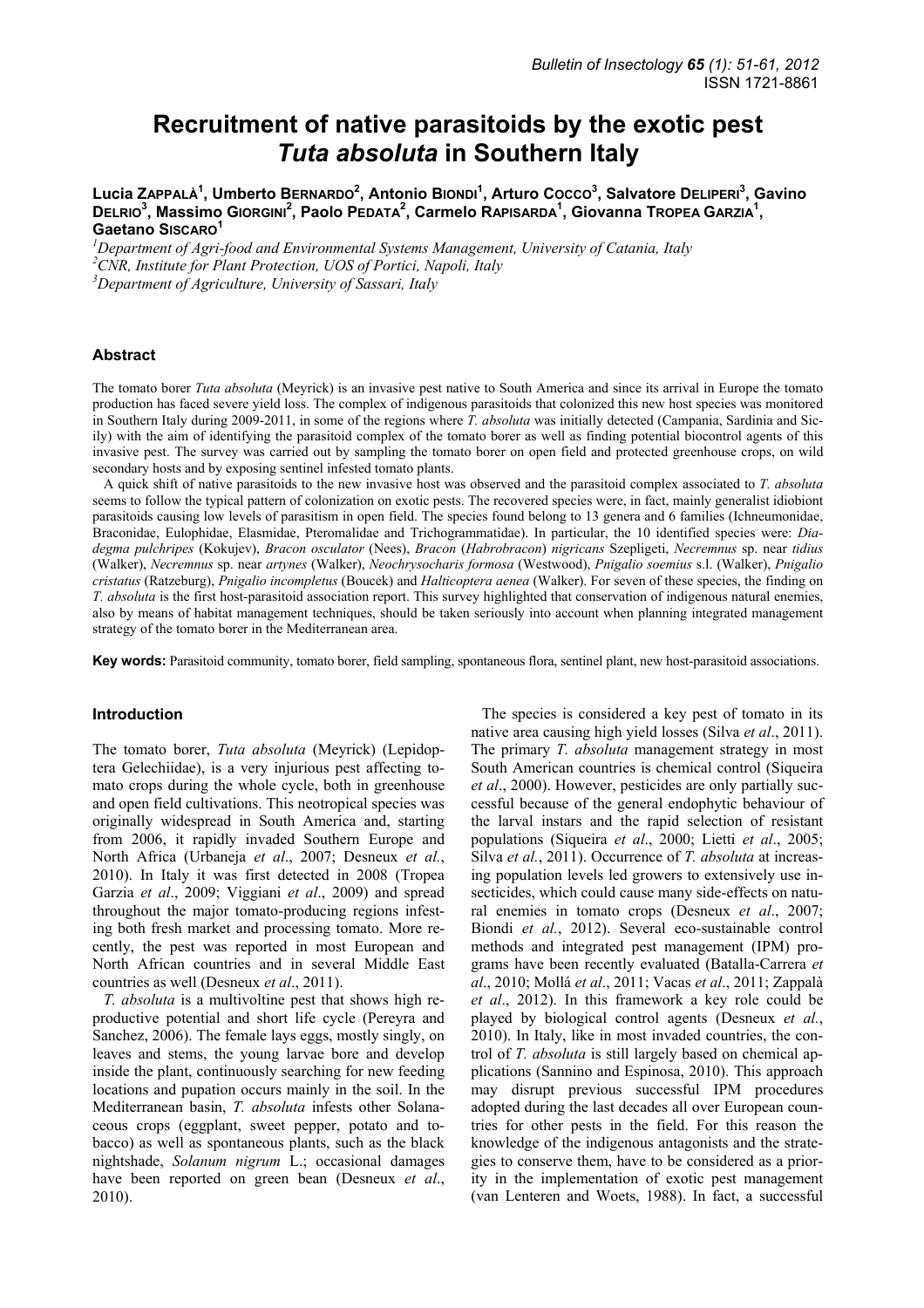establishment of non-native species is theoretically related to their higher competitiveness compared to native species as well as to the reduced control by natural enemies (Grabenweger *et al.*, 2010). In newly invaded areas there can be few natural enemy species and/or their effect on the exotic species can be weak. Another point of interest is that indigenous natural enemies need time to colonize, get adapted and effectively control the exotic species. Several examples of invading pests with poor parasitoid complexes, mainly represented by idiobiont species performing low levels of parasitism, are known. Idiobiont parasitoids do not need to adapt to their host physiology and therefore they may switch more easily to new hosts (Askew and Shaw, 1986), providing, in some cases, a substantial control of insect pests, especially of leafminers (Godfray *et al.*, 1995; Urbaneja *et al.*, 2000). Most of these examples are represented by endophytic species which are among the most heavily parasitised insects (Girardoz *et al.*, 2006).

Various indigenous species of parasitoids and predators feed on *T. absoluta* in the Mediterranean basin (Desneux *et al*., 2010; Gabarra and Arnó, 2010; Mollá *et al*., 2010; Loni *et al*., 2011). They are gradually getting adapted to the new pest and will probably play a central role as limiting factors in the near future. This study aims to identify the parasitoid complex of *T. absoluta* in Southern Italy as well as to find potential biocontrol agents of this invasive pest. These goals fall in the recent European IPM guidelines of pest control favouring the application of conservation biocontrol strategies and the use of indigenous species as biocontrol agents.

# **Materials and methods**

# Tomato borer laboratory rearing

*T. absoluta* colonies were started from vegetal material, mainly infested by tomato borer larvae, collected in Sicily and Campania and maintained in the laboratory on cherry-type tomato plants (cv. Shiren). The host plants were grown outdoor into 16 cm diameter pots and protected by pest infestations in screened cages (300 ×  $80 \times 120$  cm) under natural climatic and photoperiodic conditions until they had reached a height of 60-70 cm. In the laboratory the moth was reared inside cages (50  $\times$  $60 \times 80$  cm) covered with fine polyester mesh, at  $25 \pm 2$ °C temperature,  $50 \pm 10\%$  relative humidity and a L14:D10 photoperiod. Forty *T. absoluta* adults (1:1 sex ratio) were released on 12 tomato plants per cage and provided with a protein and sugary diet (Protonectar®, Lega Italia, Italy) in a water solution using a spongy dispenser. After  $20 \pm 2$  days, when the majority of the larvae had reached the  $4<sup>th</sup>$  instar, the infested material was collected and reared inside 5-liter screened plastic containers until adult emergence. Adults were collected using a mechanical aspirator to be inoculated in the rearing cages. To avoid high levels of endogamy, colonies were refreshed by introducing specimens collected from the field into the rearing system at least once every two months.

Sentinel tomato plants, 60-70 cm high and with 15 expanded leaves on average, bearing *T. absoluta* eggs or larvae were selected and exposed in the field to collect parasitoids. In order to obtain plants infested by coetaneous pre-imaginal stages, the adults were removed three days after their release, therefore getting contemporary ovipositions, and the infested plants were then moved in a separate cage. Sentinel plants infested with eggs and young larvae were obtained 2-4 days from the removal of inoculated adults, those with  $3<sup>rd</sup>$  and  $4<sup>th</sup>$  instar larvae after 8-10 days from the removal of inoculated adults.

#### Parasitoid sampling

The survey was conducted in some of the Italian regions where *T. absoluta* was first detected, namely Sicily, Sardinia and Campania (figure 1), by sampling in different growing and ecological environments (table 1). Two sampling methods were used to collect tomato borer parasitoids: a) infested sentinel tomato plants, and b) field sampling of infested cultivated plants and weeds.

#### a. Sentinel plants

From August 2009 to May 2011, sentinel tomato plants were placed in 7 different field sites (table 1). In order to expose all pre-imaginal *T. absoluta* instars to parasitoid attack, sentinel plants infested with eggs, young and mature larvae were used. Each plant was infested with an average of 50 pre-adult instars.

In sites 1 to 6, two sentinel plants were placed every week. One plant was infested with 50% eggs and 50% young larvae, the other one with 50%  $3<sup>rd</sup>$  and 50%  $4<sup>th</sup>$ instar larvae. The plants were removed from the field after one week, the infested material was observed in the laboratory under a stereomicroscope and then the parasitized instars were isolated until the adult wasp emergence. A total number of 140 sentinel plants were exposed and 6,484 *T. absoluta* instars were observed. The stages showing clear parasitization activity were isolated and reared until the emergence of adult parasitoids; besides, the apparently healthy instars were also reared in order to detect endoparasitoids.

In site 7, twice a week six sentinel plants, two bearing eggs, two young larvae and two mature larvae, were exposed to parasitoid attack. Plants were replaced every 3- 4 days and the foliage of each plant stored in aerated cages to detect parasitoid emergences.

# b. Field sampling

Infested material was also collected by direct inspection of cultivated solanaceous plants (open field tomato, potato and protected tomato crops) and *S. nigrum* spontaneously growing close to the cultivated sites as well as in urban areas (table 1). In sites 1-6 the samples were collected from August 2009 to February 2010, while in sites 8 and 9 sampling was performed from May to October 2010 on protected tomato crops. Infested leaves were collected weekly during the entire cultivation period; each sample consisted of 100 infested leaves. To avoid collecting empty old mines, since *T. absoluta* attack moves towards apical leaves in the plant, as the crop season advances, higher leaves bearing active infestation were progressively selected. Leaves were observed under a stereomicroscope to register the number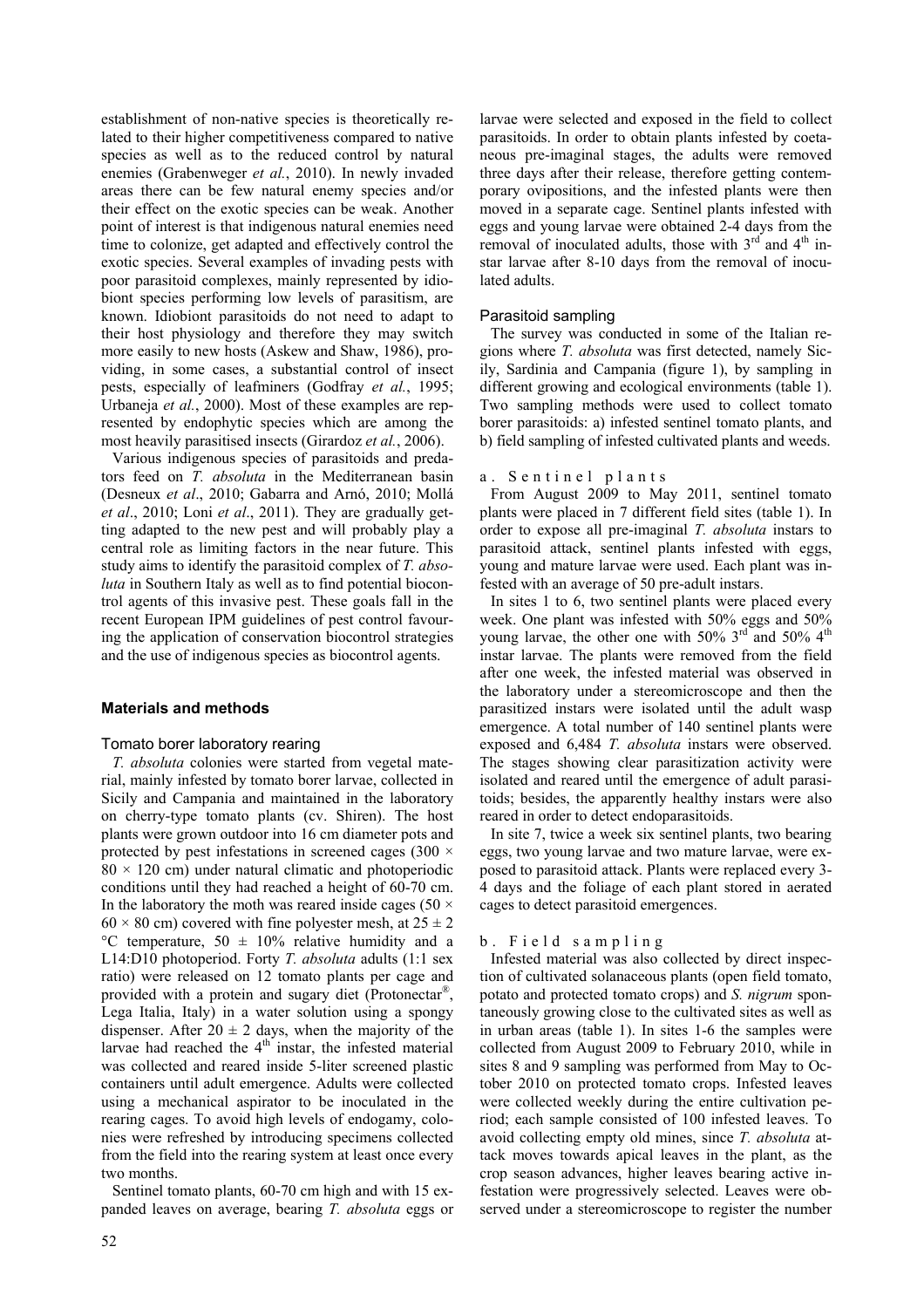

**Figure 1.** Geographical distribution of the survey sites (2009-11).

of *T. absoluta* and parasitoid larvae and pupae. Foliage with apparently healthy *T. absoluta* larvae was stored in aerated boxes to isolate possible emerging adult parasitoids. In addition, tomato apical shoots were collected to search for *T. absoluta* eggs and assess the egg parasitoid activity. For this purpose, 100 eggs per sampling date were examined under a stereomicroscope and then stored in aerated tubes until parasitoid emergence.

Finally, sporadic field samplings were performed from September to October 2010 in sites 10-16 where both processing and fresh market tomato crops were grown. Only one sample was collected for each site and consisted of 100 leaves infested by *T. absoluta* larvae. Collected leaves were stored in aerated boxes to isolate emerging adult parasitoids.

In site 17, samples were collected from June to July 2010 on a cherry-type tomato crop (cv. Minuetto) grown in a plastic greenhouse without insect-proof screens and transplanted in February 2010. The crop was sprayed with abamectin and spinosad at the recommended label rates on 23 April and 27 May, respectively. A total of 160, 100 and 50 infested leaves were collected on 23 June, 30 June and 7 July 2010, respectively and maintained in ventilated plexiglass cages  $(30 \times 30 \times 30 \text{ cm})$  in the laboratory until adult parasitoids emergence. Moreover, dead adults and larvae of *T. absoluta* were recorded in order to assess the parasitism rate, calculated as: emerged wasps / (emerged wasps + *T. absoluta* larvae + *T. absoluta* adults).

A second sampling was carried out on a tomato crop (cv. Minuetto) grown in a glasshouse with insect-proof screens and transplanted in October 2010 (table 1, site 18). Tomato plants were sprayed on 30 November with flonicamid and abamectin and on 21 December with emamectin benzoate at the recommended label rates. From November 2010 to May 2011, *T. absoluta* leaf damage, active infestation and natural parasitism were monitored weekly. The leaf damage was assessed by counting the number of mines on three randomlychosen leaves per plant (basal, median, and apical) over 150 plants. To assess the active infestation of *T. absoluta* larvae (as the percentage of alive larvae on sampled mines) and the parasitism rate (calculated as: parasitised *T. absoluta* larvae / dead + alive + parasitised *T. absoluta* larvae), an additional sample of infested leaflets from basal, median, apical layers was collected and 70 mines from each layer (a total of 210 mines) were observed under a stereomicroscope. The number of dead and alive *T. absoluta* larvae and pre-imaginal stages of parasitoids was recorded. Parasitised larvae were iso-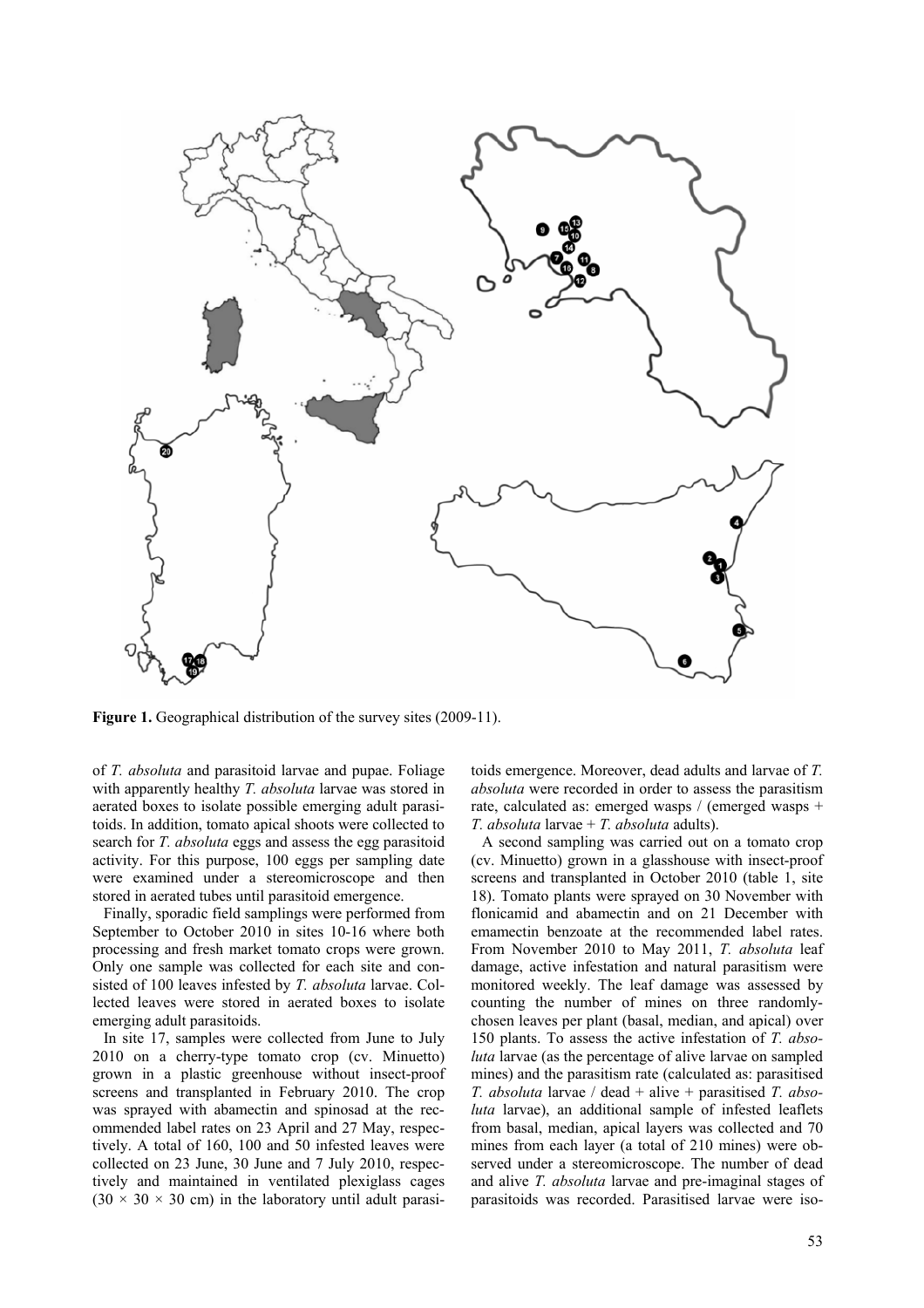|   | Site Location                                              | Ecological features                                                                                                                                                                                                                     | Sampling method                                                                                                                                                     |
|---|------------------------------------------------------------|-----------------------------------------------------------------------------------------------------------------------------------------------------------------------------------------------------------------------------------------|---------------------------------------------------------------------------------------------------------------------------------------------------------------------|
|   | Sicily                                                     |                                                                                                                                                                                                                                         |                                                                                                                                                                     |
|   | Catania (CT)<br>1.37°31'8"N<br>15°4'18"E                   | Urban horticultural crops (vegetables) with scattered citrus<br>and olive trees, abundant spontaneous flora, no pesticide<br>treatments                                                                                                 | Sentinel plant<br>Field sampling from:<br>spontaneous flora<br>open field solanaceous crops                                                                         |
|   | Catania (CT)<br>2 37°32'6"N<br>15°4'10"E                   | Uncultivated citrus orchards, scattered Mediterranean trees<br>and shrubs (black locust tree, privet, European mettle tree,<br>laurel), abundant spontaneous flora, no pesticide treatments                                             | Sentinel plant<br>Field sampling from:<br>spontaneous flora                                                                                                         |
|   | Catania (CT)<br>3 37°28'40"N<br>15°3'32"E                  | Open field vegetables crops, scarce spontaneous flora, fre-<br>quent pesticide treatments                                                                                                                                               | Sentinel plant<br>Field sampling from:<br>spontaneous flora<br>open field solanaceous crops                                                                         |
|   | Fiumefreddo (CT)<br>4 37°46'53"N<br>15°12'24"E             | Citrus and olive orchards, vineyards and vegetables cultivation<br>in greenhouses, abundant spontaneous flora, organic farming                                                                                                          | Sentinel plant<br>Field sampling from:<br>spontaneous flora<br>greenhouse solanaceous crops                                                                         |
|   | Siracusa (SR)<br>5 37°1'27"N<br>15°16'21"E                 | Citrus orchards and open field (potato) and protected (tomato)<br>vegetable crops, abundant spontaneous flora, occasional pesti-<br>cide application                                                                                    | Field sampling from:<br>spontaneous flora<br>open field solanaceous crops                                                                                           |
|   | Scicli (RG)<br>6 36°45'36"N<br>14°43'60"E                  | Protected vegetable crops, scattered olive and carob trees,<br>abundant spontaneous flora, no pesticide applications, organic<br>farming                                                                                                | Sentinel plant<br>Field sampling from:<br>spontaneous flora<br>greenhouse solanaceous crops<br>$\overline{\phantom{a}}$                                             |
|   | Campania                                                   |                                                                                                                                                                                                                                         |                                                                                                                                                                     |
| 7 | Portici (NA)<br>40°48'54"N<br>14°21'05"E                   | Urban vegetables and ornamental crops, many species of fruit<br>tree (citrus, olive, grapevine, apricot, etc.), holm oak (Quercus<br>ilex) forest and abundant Mediterranean flora, no pesticide<br>treatments nearby the sampling site | Continuous sampling by sentinel plants:<br>tomato SP infested with T. absoluta<br>eggs<br>tomato SP infested with T. absoluta<br>$\overline{\phantom{0}}$<br>larvae |
|   | Pagani (SA)<br>8 40°46'10"N<br>14°36'55"E                  | Intensive greenhouse and field vegetable crops, frequent pesti-<br>cide treatments                                                                                                                                                      | Continuous field sampling from:<br>greenhouse solanaceous crops open<br>field tomato crop<br>spontaneous flora                                                      |
|   | Carinaro (CE)<br>9 41°0'06"N<br>14°16'36" E                | Intensive greenhouse and field vegetable crops, orchards,<br>IPM, spontaneous flora                                                                                                                                                     | Continuous field from:<br>greenhouse solanaceous crops spon-<br>taneous flora                                                                                       |
|   | Marigliano (NA)<br>$10\,40^{\circ}56'54"$ N<br>14°27' 06"E | Intensive greenhouse and field vegetable crops, frequent pesti-<br>cide treatments                                                                                                                                                      | Occasional field sampling from:<br>open field processing tomato crop                                                                                                |
|   | Poggiomarino (NA)<br>11 40°48'07"N<br>14°33'35"E           | Intensive greenhouse and field vegetable crops, frequent pesti-<br>cide treatments                                                                                                                                                      | Occasional field sampling from:<br>greenhouse solanaceous crops                                                                                                     |
|   | Gragnano (NA)<br>12 40°41'46"N<br>14°30'33"E               | Intensive greenhouse and field vegetable crops, frequent pesti-<br>cide treatments                                                                                                                                                      | Occasional field sampling (collection of infested<br>material) from:<br>- greenhouse solanaceous crops                                                              |
|   | Polvica (NA)<br>13 40°58'33"N<br>14°26'44"E                | Intensive greenhouse and field vegetable crops, frequent pesti-<br>cide treatments                                                                                                                                                      | Occasional field sampling from:<br>open field processing tomato crop                                                                                                |
|   | Somma Vesuviana (NA)<br>14 40°54'19"N<br>14°26'17"E        | Intensive greenhouse and field vegetable crops, orchards, IPM                                                                                                                                                                           | Occasional field sampling from:<br>greenhouse solanaceous crops                                                                                                     |
|   | Acerra (NA)<br>15 40°58'02"N<br>14°24'19"E                 | Intensive greenhouse and field vegetable crops, frequent pesti-<br>cide treatments                                                                                                                                                      | Occasional field sampling from:<br>greenhouse solanaceous crops                                                                                                     |
|   | S. Maria la Bruna (NA)<br>16 40°45'49"N<br>14°24'18"E      | Intensive greenhouse and field vegetable crops, ornamentals,<br>frequent pesticide treatments                                                                                                                                           | Occasional field sampling from:<br>greenhouse solanaceous crops                                                                                                     |
|   | Sardinia                                                   |                                                                                                                                                                                                                                         |                                                                                                                                                                     |
|   | Pula (CA)<br>17 38°58'19"N<br>8°58'1"E                     | Vineyards and greenhouse (without insect-proof screens) to-<br>mato crops, abundant spontaneous flora. Occasional pesticide<br>treatments                                                                                               | Field sampling from:<br>greenhouse solanaceous crops                                                                                                                |
|   | Pula (CA)<br>18 38°58'19"N<br>8°57'55"E                    | Vineyards and glasshouse (with insect-proof screens) tomato<br>crops, abundant spontaneous flora. Several pesticide treat-<br>ments                                                                                                     | Continuous field sampling from:<br>greenhouse solanaceous crops                                                                                                     |
|   | Pula (CA)<br>19 38°57'25"N<br>8°57'08"E                    | Open field and greenhouse (with insect-proof screens) tomato<br>crops, abundant spontaneous flora. Occasional pesticide treat-<br>ments                                                                                                 | Field sampling from:<br>greenhouse solanaceous crops                                                                                                                |
|   | Sorso (SS)<br>20 40°48'31"N<br>8°29'47"E                   | Open field tomato and potato crops, abundant spontaneous<br>flora. No pesticide treatments                                                                                                                                              | Field sampling from:<br>open field solanaceous crops<br>spontaneous flora<br>$\overline{\phantom{a}}$                                                               |

| Table 1. Description of T. absoluta parasitoid survey sites (2009-2011). |  |  |  |  |  |
|--------------------------------------------------------------------------|--|--|--|--|--|
|--------------------------------------------------------------------------|--|--|--|--|--|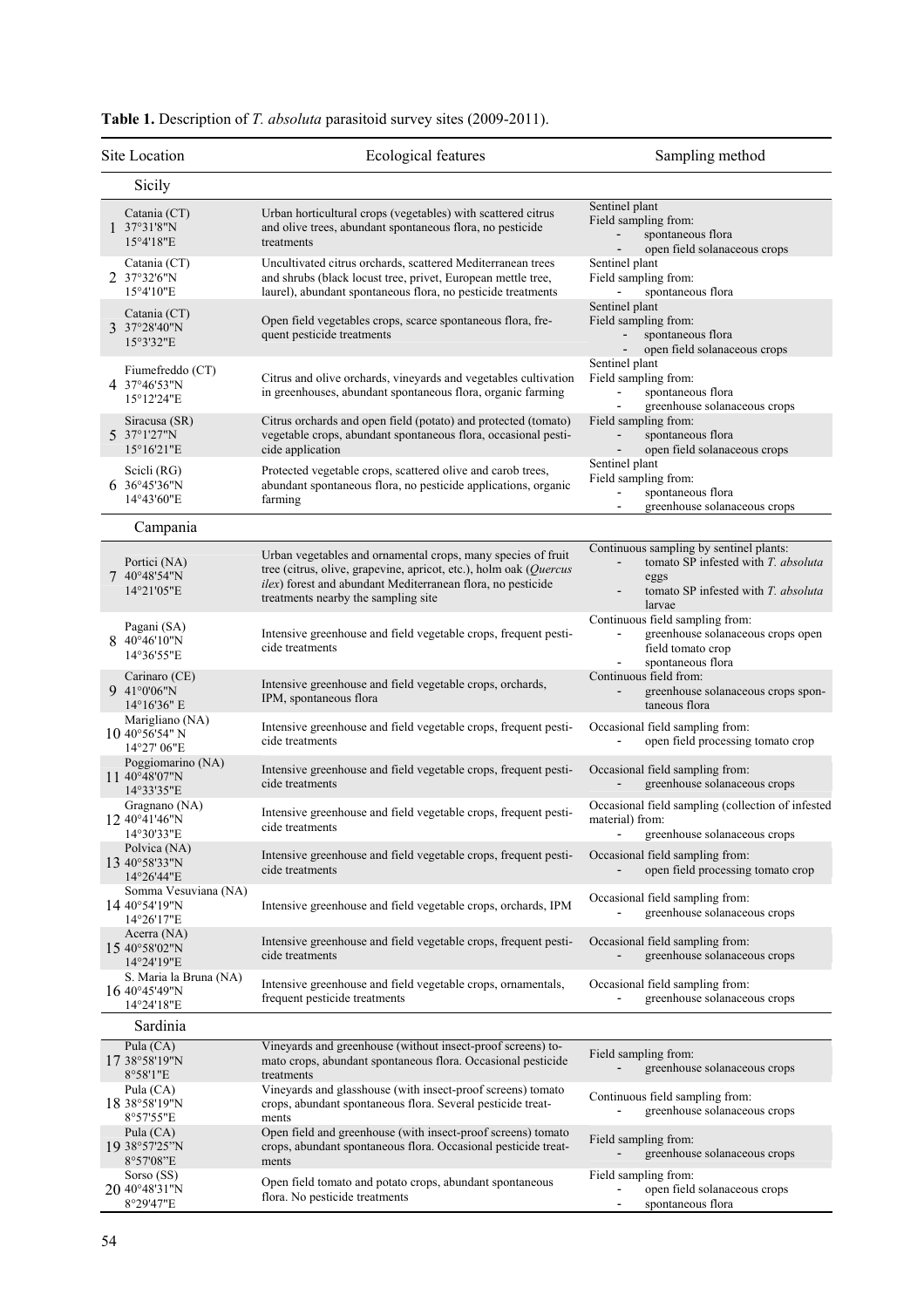lated in Petri dishes and kept under natural conditions of temperature, relative humidity and photoperiod until adult parasitoids emergence.

In addition, to detect pupal parasitoids, tomato fruits and leaves with *T. absoluta* pupae were collected from March to April 2011 in a plastic greenhouse with insectproof screens (table 1, site 19). Pupae were placed in plexiglass cages, as described above, until emergence of either *T. absoluta* or adult parasitoids.

Finally, tomato borer infestations on an open field potato crop and *S. nigrum* weeds were monitored biweekly from November 2010 to May 2011 (table 1, site 20). Thus, 100 potato and *S. nigrum* leaves each were collected and the number of pre-imaginal stages of *T. absoluta* and parasitoids were recorded using a stereomicroscope. Since potato crops are often infested by the potato tuber moth, *Phthorimaea operculella* (Zeller) (Lepidoptera Gelechiidae), collected larvae were periodically reared until the emergence of adults and male genitalia were observed under a microscope to ensure the correct identification of the pest.

# **Results**

#### Collected parasitoids

In the three surveyed regions of Southern Italy, parasitoid specimens belonging to 13 genera and 6 families (Ichneumonidae, Braconidae, Eulophidae, Elasmidae, Pteromalidae and Trichogrammatidae) were obtained and ten species were identified (table 2).

Parasitoids were collected in 14 out of 20 monitored sites, six from both Sicily and Campania and two from Sardinia. These records suggest a higher diversity of parasitoid species in sites characterized by the presence of abundant spontaneous vegetation (herbaceous, shrub and arboreal); eight species have been found in site 1, seven in site 6, four in site 7 and five in site 8 (table 2). On the other hand, parasitoids were obtained in Sardinia only from two of the three surveyed protected tomato crops (table 2). Overall, the species most abundantly recovered were *Necremnus* spp., *Bracon nigricans* Szepligeti and *Neochrysocharys formosa* (Westwood), together representing almost 70% of the specimens collected (table 2).

The essential taxonomic and biological features of the identified species are here reported.

*Diadegma pulchripes* (Kokujev) (= *turcator* Aubert) (Hymenoptera Ichneumonidae) is reported as endoparasitoid of mature larvae of *P. operculella* from Turkey, Cyprus, Israel, Crete and China (Pucci *et al.*, 2003; Yu and van Actherberg, 2010). In Italy, this parasitoid can constitute the major biotic mortality factor of this pest, representing up to 60% of the natural parasitism (Ortu and Floris, 1989). The wasp was introduced in India for controlling the potato tuber moth and its establishment has been proved one century later (Sankaran, 1974). In this survey, adults were obtained from *T. absoluta*infested sentinel plants as well as from potato infested by the tomato borer in sites 1, 3 and 5 (table 2). This report is a new host-parasitoid association. The parasitoid was reared for few generations using *T. absoluta* as host, allowing laboratory observations which showed adult emergence from  $4<sup>th</sup>$  instar larvae and pupae of the host.

*Bracon osculator* (Nees) (Hymenoptera Braconidae) has a Palaearctic distribution and has been recorded in almost all European countries and also in Afghanistan, Azerbaijan, Georgia, Iraq, Israel, Kazakhstan, Korea, Mongolia, Turkey and Turkmenistan. It is an idiobiont ectoparasitoid of Lepidoptera larvae belonging to the families Coleophoridae, Nepticulidae, Momphidae, Elachistidae, Choretidae, Gracillariidae, Cosmopterigidae and Tortricidae (Yu and van Actherberg, 2010). *B. osculator* has been already reported in mainland Italy on *Elachista bisulcella* (Duponchel) and *Elachista utonella* (Frey) (Lepidoptera Elachistidae) (Parenti *et al.*, 1995). This report is a new association of this species with *T. absoluta* and the first record of this braconid wasp in Sicily. During the survey, only adult females were obtained and exclusively from sentinel plants located in site 1 (table 2). Parasitoid larvae behaved as gregarious on *T. absoluta* larvae. *Bracon* species were already reported as *T. absoluta* parasitoids in the pest native areas; in Europe, an unidentified species of *Bracon* was reported from Spain (Desneux *et al.*, 2010).

*Bracon* (*Habrobracon*) *nigricans* Szepligeti [= *concolorans* Marshall; *concolor* Thomson; *mongolicus*  (Telenga)] (Hymenoptera Braconidae) is widely distributed in the Palaearctic region and has been recorded almost all over Europe and also in Mongolia (Papp, 2009). It is a generalist larval ectoparasitoid of some Lepidoptera and one Coleoptera species. *B. nigricans*  was found feeding on *P. operculella* in Sardinia (Ortu and Floris, 1989). Our report is a new association of *B. nigricans* with *T. absoluta* and the first record in Sicily. Several specimens of both sexes were collected, in the summer season, from sentinel plants located in site 1 and from open field tomato crop in site 3 (table 2). It was successfully reared for several generations with no apparent adverse effects on the parasitoid biological performances and a laboratory rearing is actually maintained to conduct studies on its main biological and behavioural traits and on its efficacy as *T. absoluta* biocontrol agent.

*Necremnus* sp. near *tidius* (Walker) (Hymenoptera Eulophidae) after the paper of Gibson *et al*. (2005), that reduced the limits of *N. tidius* to specimens reared on Coleoptera Curculionidae, this species is currently under revision by an integrative approach (Bernardo *et al.*, unpublished data). This parasitoid is a biparental generalist solitary ectophagous species of lepidopteran leafminers (Bernardo and Viggiani, 2003). It has been recovered on open field crops (sites 10 and 11) and in protected crops (site 17) (table 2). Another species of the same genus was detected and provisionally indicated as *Necremnus* sp. near *artynes* (Walker) (Hymenoptera Eulophidae). *N. artynes* is a biparental generalist solitary ectophagous parasitoid of lepidopteran leafminers. Its primary host is *Cosmopterix pulchrimella* Chambers (Lepidoptera Cosmopterigidae), a leafminer attacking *Parietaria diffusa* M. et K., a species very common in Italy. *N. artynes* was recently reported as a parasitoid of *T. absoluta* in Spain (Desneux *et al.*, 2010). *Necremnus* sp. near *artynes* here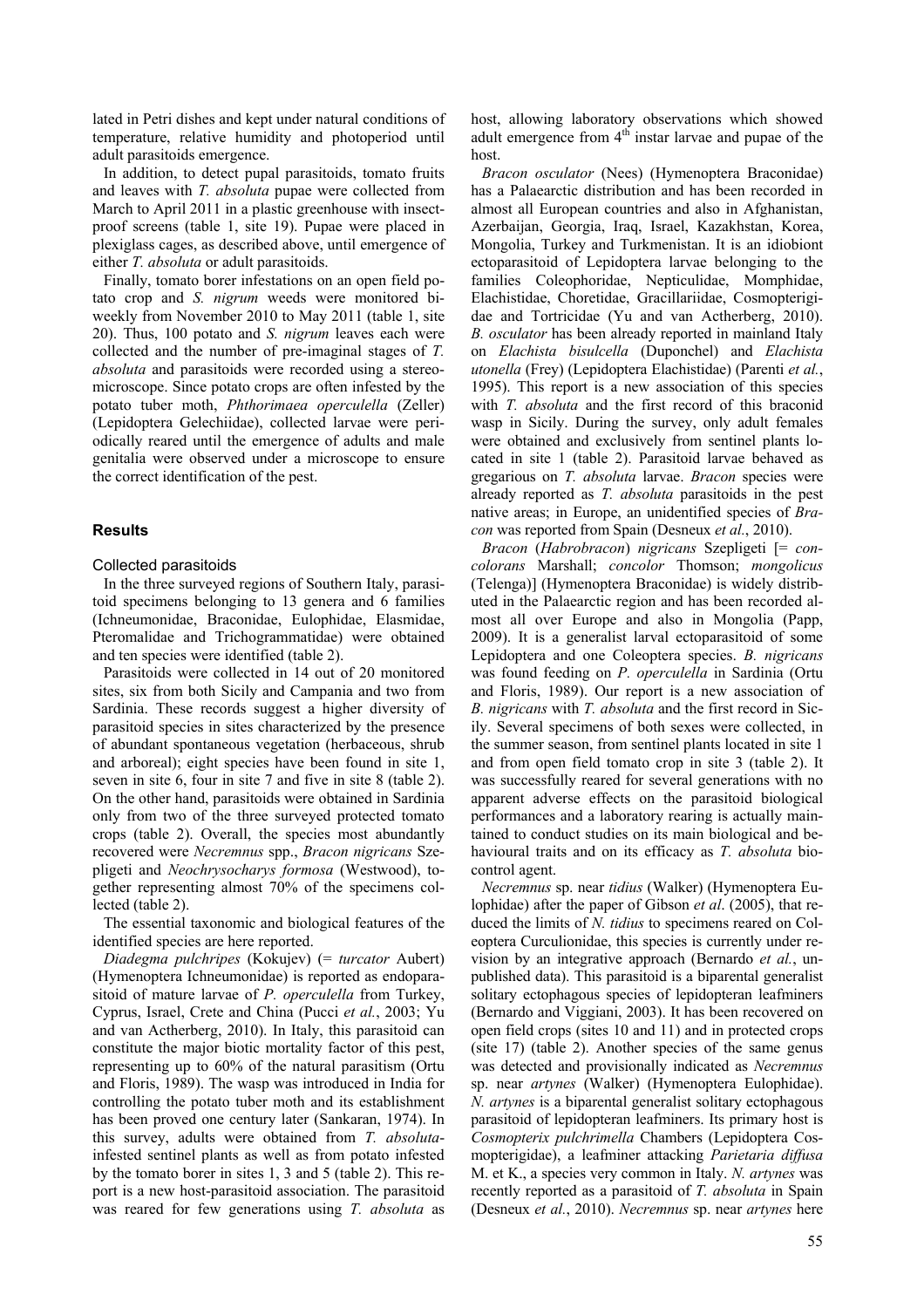**Table 2.** Parasitoid taxa recovered from *T. absoluta* during the survey (2009-2011). Sampling method: SP = Sentinel plant; OF = Open field collection; PC = Protected crop collection.

| Parasitoid species                | Sampling<br>method | Site                    | Month               | Host plant       | N. of collected<br>specimens<br>(sex ratio: males/tot) | Parasitoid<br>community<br>composition $(\% )$ |
|-----------------------------------|--------------------|-------------------------|---------------------|------------------|--------------------------------------------------------|------------------------------------------------|
|                                   |                    |                         | Larval parasitoids  |                  |                                                        |                                                |
| Family Ichneumonidae              |                    |                         |                     |                  |                                                        |                                                |
|                                   | ${\rm SP}$         | 1                       | Sept., Nov.         | Tomato           |                                                        |                                                |
| Diadegma pulchripes               | ${\rm SP}$         | $\mathfrak{Z}$          | September           | Tomato           | 14(0.4)                                                | 6.1                                            |
|                                   | OF                 | 5                       | June                | Potato           |                                                        |                                                |
| Diadegma sp.                      | OF                 | 10                      | October             | Tomato           | 1(0)                                                   | 0.4                                            |
| Cryptinae gen. sp.                | SP                 | $\sqrt{2}$<br>6         | May<br>April        | Tomato<br>Tomato | 4(0.5)                                                 | 1.7                                            |
| Family Braconidae                 |                    |                         |                     |                  |                                                        |                                                |
| <b>Bracon</b> osculator           | SP                 | 1                       | November            | Tomato           | 2(0)                                                   | 0.9                                            |
|                                   | ${\rm SP}$         | $\mathbf{1}$            | July-Sept.          | Tomato           |                                                        |                                                |
| <b>Bracon</b> nigricans           | OF                 | 3                       | August              | Tomato           | 25(0.2)                                                | 10.8                                           |
| Family Eulophidae                 |                    |                         |                     |                  |                                                        |                                                |
|                                   | ${\rm SP}$         | $\mathbf{1}$            | October             | Tomato           |                                                        |                                                |
| Chrysocharis sp.                  | ${\rm SP}$         | 7                       | May                 | Tomato           | 5(0)                                                   | 2.2                                            |
|                                   | PC                 | 8                       | September           | Tomato           |                                                        |                                                |
| Elachertus sp.                    | ${\rm SP}$         | $\mathbf{1}$            | October             | Tomato           | 1(0)                                                   | 0.4                                            |
| Elachertus inunctus species group | ${\rm SP}$         | $\boldsymbol{7}$        | Apr.-May            | Tomato           | 19(0.8)                                                | 8.2                                            |
| Necremnus sp.                     | OF                 | 3                       | August              | Tomato           | 3(0.7)                                                 | 1.3                                            |
|                                   | OF                 | $\,$ 8 $\,$             | October             | Tomato           |                                                        |                                                |
|                                   | ${\rm SP}$         | 6                       | May                 | Tomato           |                                                        |                                                |
|                                   | OF                 | $\overline{\mathbf{3}}$ | August              | Tomato           |                                                        |                                                |
|                                   | OF                 | 8                       | September           | Tomato           |                                                        |                                                |
| Necremnus sp. near artynes        | OF                 | 11                      | October             | Tomato           | 89(0.4)                                                | 38.5                                           |
|                                   | PC                 | 12                      | October             | Tomato           |                                                        |                                                |
|                                   | OF                 | 10                      | October             | Tomato           |                                                        |                                                |
|                                   | PC                 | 17                      | June                | Tomato           |                                                        |                                                |
|                                   | PC                 | 18                      | Oct., June          | Tomato           |                                                        |                                                |
|                                   | OF                 | 10                      | October             | Tomato           |                                                        |                                                |
| Necremnus sp. near tidius         | OF                 | 11                      | October             | Tomato           | 8(0.5)                                                 | 3.5                                            |
|                                   | PC                 | 17                      | June                | Tomato           |                                                        |                                                |
|                                   | ${\rm SP}$         | $\mathbf{1}$            | April, Oct.         | Tomato           |                                                        |                                                |
|                                   | ${\rm SP}$         | $\overline{c}$          | Sept.-Oct.          | Tomato           |                                                        |                                                |
| Neochrysocharis formosa           | ${\rm SP}$         | $\overline{4}$          | September           | Tomato           | 28(0.4)                                                | 12.1                                           |
|                                   | OF                 | 3                       | August              | Tomato           |                                                        |                                                |
|                                   | PC                 | 6                       | February            | Tomato           |                                                        |                                                |
|                                   | OF                 | 13                      | February            | Tomato           |                                                        |                                                |
|                                   |                    | 1                       |                     | Tomato           |                                                        |                                                |
| Pnigalio sp. a gr. soemius        | ${\rm SP}$         | $\sqrt{2}$              | May-Sept.           | Tomato           | 6(0.5)                                                 | 2.6                                            |
| Pnigalio sp. b gr. soemius        | PC                 | 6<br>8                  |                     | Tomato           |                                                        | 0.4                                            |
|                                   | ${\rm SP}$         |                         | June                | Tomato           | 1(0)                                                   | 0.9                                            |
| Pnigalio cristatus                | PC                 | 1<br>$8\,$              | June-Sept.          | Tomato<br>Tomato | 2(0)                                                   | 0.4                                            |
| Pnigalio incompletus              |                    | 1                       | June                | Tomato           | 1(1)                                                   |                                                |
| Sympiesis sp.                     | ${\rm SP}$         | 6                       | June-Sept.          | Tomato           | 4(0.5)                                                 | 1.7                                            |
| Family Elasmidae                  |                    |                         |                     |                  |                                                        |                                                |
| Elasmus sp.                       | SP<br>OF           | $\boldsymbol{2}$<br>3   | September<br>August | Tomato<br>Tomato | 4(0.7)                                                 | 1.7                                            |
| Family Pteromalidae               |                    |                         |                     |                  |                                                        |                                                |
| Halticoptera aenea                | <b>SP</b>          | 6                       | May                 | Tomato           | 1(0)                                                   | 0.4                                            |
|                                   |                    | $E$ g g                 | $p$ arasitoids      |                  |                                                        |                                                |
| Family Trichogrammatidae          |                    |                         |                     |                  |                                                        |                                                |
| Trichogramma sp. a                | ${\rm SP}$         | $\overline{7}$          | October             | Tomato           | 1(0)                                                   | 0.4                                            |
| Trichogramma sp. b                | ${\rm SP}$         | 7                       | October             | Tomato           | 1(0)                                                   | 0.4                                            |
| Trichogramma sp. a and b          | ${\rm SP}$         | 7                       | October             | Tomato           | 6(1)                                                   | 2.6                                            |
| Trichogramma sp. c                | OF                 | 6                       | May                 | Tomato           | 4(0.5)                                                 | 1.7                                            |
| Trichogramma sp. d                | ${\rm P}{\bf C}$   | 18                      | March               | Tomato           | 1(1)                                                   | 0.4                                            |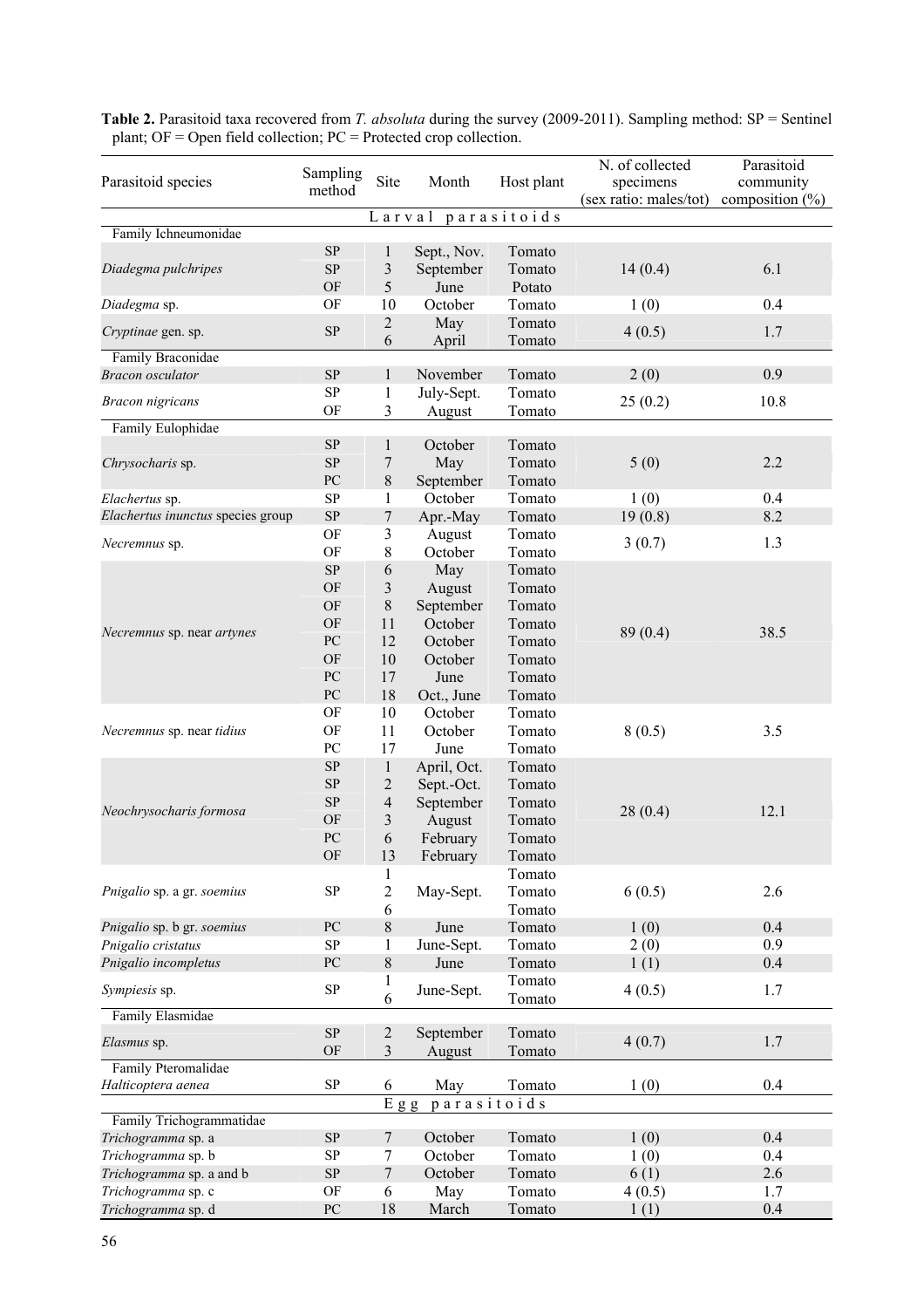collected is the only species, among those recovered in this survey that was found in the three regions, both on sentinel plants, open field and protected crops (table 2). This species is at moment under revision (Bernardo *et al.*, unpublished data).

*Neochrysocharis formosa* (Westwood) [= *Closterocerus formosus* (Westwood)] (Hymenoptera Eulophidae) is a generalist parasitoid with a cosmopolitan distribution (Burks *et al.*, 2011). It develops as primary solitary or gregarious larval endoparasitoid of a wide range of leafmining or stemboring Coleoptera, Diptera and Lepidoptera associated to various cultivated and spontaneous plants (Noyes, 2003). The species is widespread in Italy on various crop pests, such as *Phyllocnistis citrella* Stainton (Lepidoptera Gracillariidae) (Massa *et al.*, 2001) and *Holocacista rivillei* Stainton (Lepidoptera Heliozelidae) (Alma, 1995). It is regarded as a valuable natural enemy in South America and recently a parasitisation up to 5% of tomato borer larvae, predominantly during the late season, was reported in Argentina (Luna *et al.*, 2011). Also this morphospecies could represent a complex of at least two cryptic species, as pointed out by preliminary results (Adachi-Hagimori *et al*., 2011). This is the first report for this species on *T. absoluta* in the Mediterranean basin. During the survey, various specimens of both sexes of *N. formosa* were found, all year round, on tomato borer both collected in field sampling (open field and protected crops) and sentinel plants from Campania and Sicily (sites 1, 2, 3, 4, 6 and 13) (table 2).

*Pnigalio soemius* s.l. (Walker) (Hymenoptera Eulophidae) is a very common Palaearctic species parasitising over 130 leafminers and gall makers belonging to Coleoptera, Diptera, Lepidoptera and Hymenoptera, many of which considered of economic interest (Noyes, 2003; Bernardo *et al.*, 2008). In consideration of the high phenotypic intra-specific variation and the coexistence of cryptic species, the whole *P. soemius* "taxonomic concept" is currently under revision also by molecular and behavioural approaches (Bernardo *et al.*, 2008; Gebiola *et al.*, 2012). Preliminary data suggest that *P. soemius* s.l. is a complex of generalist and stenophagous species, with an intense predatory behaviour both as larva and adult (host feeding and host killing). This species complex includes resilient and potentially effective natural enemies in different agricultural ecosystems in Mediterranean environment (Bernardo *et al.*, 2006; Gebiola *et al.*, 2012). Also in this case, the report is a new host-parasitoid association. Specimens collected belong at least to two different cryptic species; a few couples of one species were obtained from sentinel plants exposed in sites 1, 2 and 6, while a second species emerged from infested material collected on protected tomato crop (site 8) (table 2).

*Pnigalio cristatus* (= *Ratzeburgiola cristata*) (Ratzeburg) (Hymenoptera Eulophidae) has been recently synonymised on the basis of molecular and comparative morphological analysis with related species (Gebiola *et al.*, 2010). It is a European species reported on various Coleoptera, Diptera and Lepidoptera leafminers feeding on spontaneous and cultivated plants, such as *P. citrella*

(Massa *et al.*, 2001; Noyes, 2003; Vercher *et al.*, 2005). Based on currently available literature, this species is reported as associated to *T. absoluta* for the first time. A few specimens of both sexes were found on sentinel plants in site 1 (table 2).

*Pnigalio incompletus* (= *Ratzeburgiola incompleta*) (Boucek) (Hymenoptera Eulophidae) has been recently synonymized on the basis of molecular and comparative morphological analysis with related species (Gebiola *et al.*, 2010). Also in this case, preliminary results suggest that this is a complex of monophagous species. It is an ectophagous solitary (rarely gregarious) parasitoid of several leafminers (Diptera, Lepidoptera and Coleoptera) feeding on spontaneous and cultivated plants; it is often reared in association with *P. cristatus*, with which it shares many hosts (Gebiola *et al*., 2010). Also in this case on the basis of currently available literature, this species is for the first time reported on *T. absoluta* and it was recovered from protected tomato crop in the site 7 (table 2).

*Halticoptera aenea* (Walker) (Hymenoptera Pteromalidae) is a cosmopolitan polyphagous species associated mainly with Diptera leafminers (Agromyzidae) infesting various plants also of economic interest, trees and shrubs; it is an endoparasitoid emerging from pupae of the host (Noyes, 2003). Only a female of this species was obtained from one *T. absoluta* larva on a sentinel plant in site 6 (table 2); the report is a new hostparasitoid association.

#### Parasitism rates by *Necremnus* spp. in greenhouse

Percentages of parasitism by *Necremnus* spp. in a tomato crop under greenhouse without insect-proof screen (site 17) were in general low throughout the cropping season, ranging from 5 to 14% (table 3). *T. absoluta* density (estimated as emerged parasitoids + *T. absoluta* larvae  $+ T$ . *absoluta* adults) ranged from 1.6 to 6.77 individuals/leaf (table 3).

In the other monitored glasshouse, insect-proof screened (site 18), *Necremnus* sp. near *artynes* was the only larval parasitoid emerged from samples collected in 2010-2011 (table 4). However, parasitism rates never exceeded 8% across the cropping cycle (figure 2). The infestation levels (measured as percentage of mines with feeding larvae) were  $> 40\%$  most of the season, although showing at least three peaks on 21 December (75%), 2 March (65%), and 15 April (66%). After two insecticide applications, flonicamid plus abamectin and emamectin benzoate respectively, at the beginning of the season, the larval infestation was partially reduced. Afterwards, the active infestation increased progressively (figure 2). The infestation ranged from 2 mines/leaf (14 December) to a minimum of 0.5 mines/leaf (2 March), increasing afterwards to 2.8 mines/leaf on 4 May. The seasonal pattern of *T. absoluta* infestation on leaves was affected by the frequent pruning of basal leaves. *T. absoluta* dead larvae by host feeding were also recorded, although this type of mortality never exceeded 6%. Beside the larval ectoparasitoid, an egg parasitoid, *Trichogramma* sp., emerged from leaf samples collected in this site (table 2).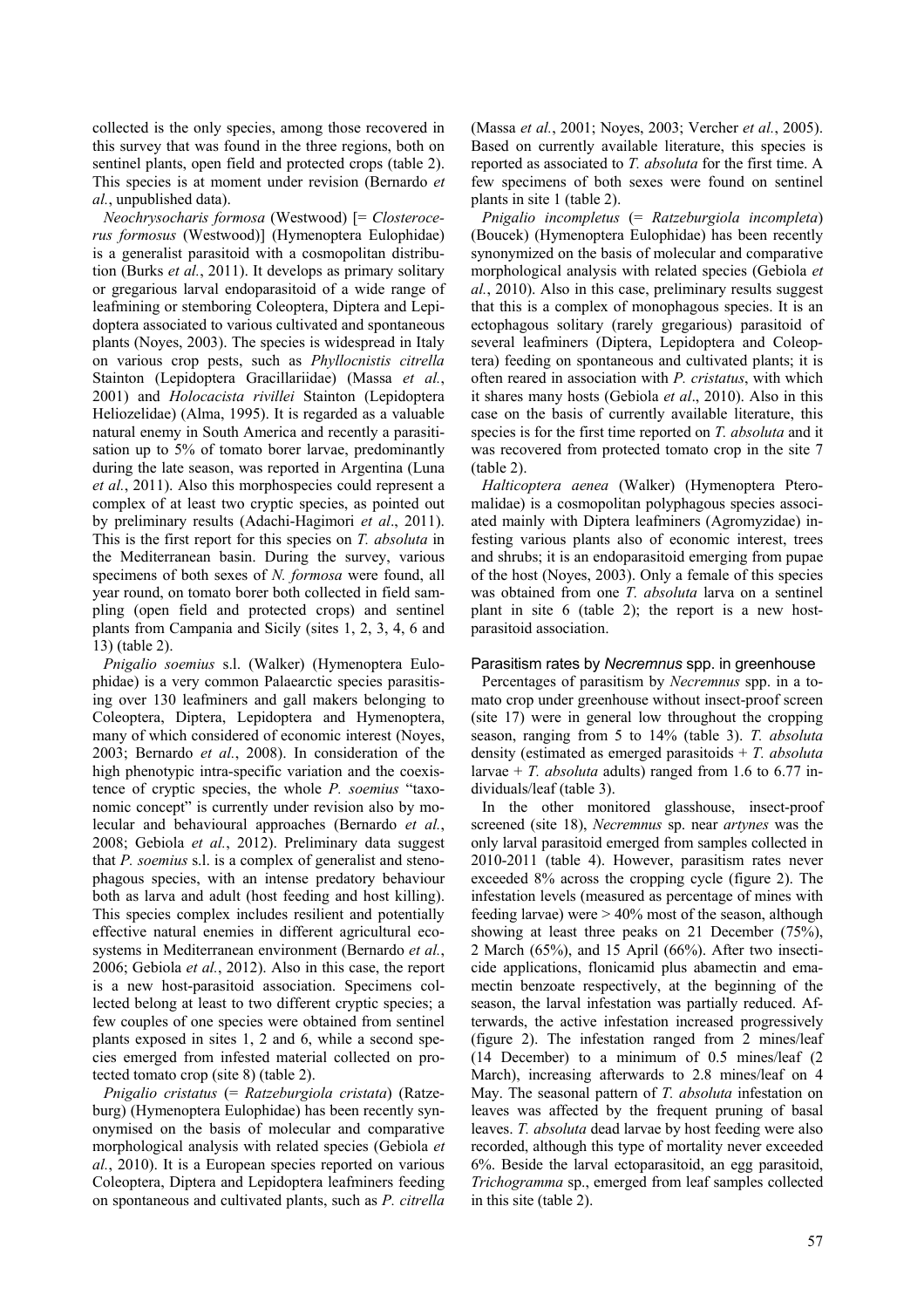**Table 3.** Density of *T. absoluta* per leaf and parasitism rate [wasps / (emerged wasps + *T. absoluta* larvae + *T. absoluta* adults)] of *Necremnus* sp. near *artynes* and *Necremnus* sp. near *tidius* in a greenhouse without insect-proof screens (Sardinia, 2010, site 17).

|               | T. absoluta<br>instars/leaf $(n_0)$ | <i>Necremnus</i> sp. near <i>artynes</i><br>parasitism $(\%)$ | <i>Necremnus</i> sp. near <i>tidius</i><br>parasitism $(\% )$ |
|---------------|-------------------------------------|---------------------------------------------------------------|---------------------------------------------------------------|
| June 23, 2010 | 6.77                                |                                                               |                                                               |
| June 30, 2010 | - 64                                |                                                               |                                                               |
| July 7, 2010  | 60                                  |                                                               | Q                                                             |

**Table 4.** Number of *T. absoluta* larvae (alive and parasitised) and *Necremnus* sp. near *artynes* adults emerged from parasitised larvae collected in a glasshouse with insect-proof screens (Sardinia, 2010-2011, site 18).

| Date              | <i>T. absoluta</i> larvae | Necremnus sp. near artynes emerged adults |                         |  |  |
|-------------------|---------------------------|-------------------------------------------|-------------------------|--|--|
|                   |                           | Total number                              | Sex ratio (males/total) |  |  |
| November 23, 2010 | 78                        |                                           |                         |  |  |
| December 1, 2010  | 100                       |                                           | 0.5                     |  |  |
| December 7, 2010  | 121                       |                                           |                         |  |  |
| February 23, 2011 | 108                       |                                           | 0.6                     |  |  |
| March 9, 2011     | 115                       | h                                         | 0.5                     |  |  |
| March 17, 2011    | 80                        |                                           |                         |  |  |
| March 23, 2011    | 63                        |                                           | 0.8                     |  |  |
| March 30, 2011    | 122                       |                                           | 0.6                     |  |  |
| April 7, 2011     | 176                       |                                           | $\theta$                |  |  |
| April 15, 2011    | 231                       | 10                                        | 0.3                     |  |  |
| April 21, 2011    | 178                       |                                           | $\theta$                |  |  |
| May 4, 2011       | 191                       |                                           | 0.6                     |  |  |



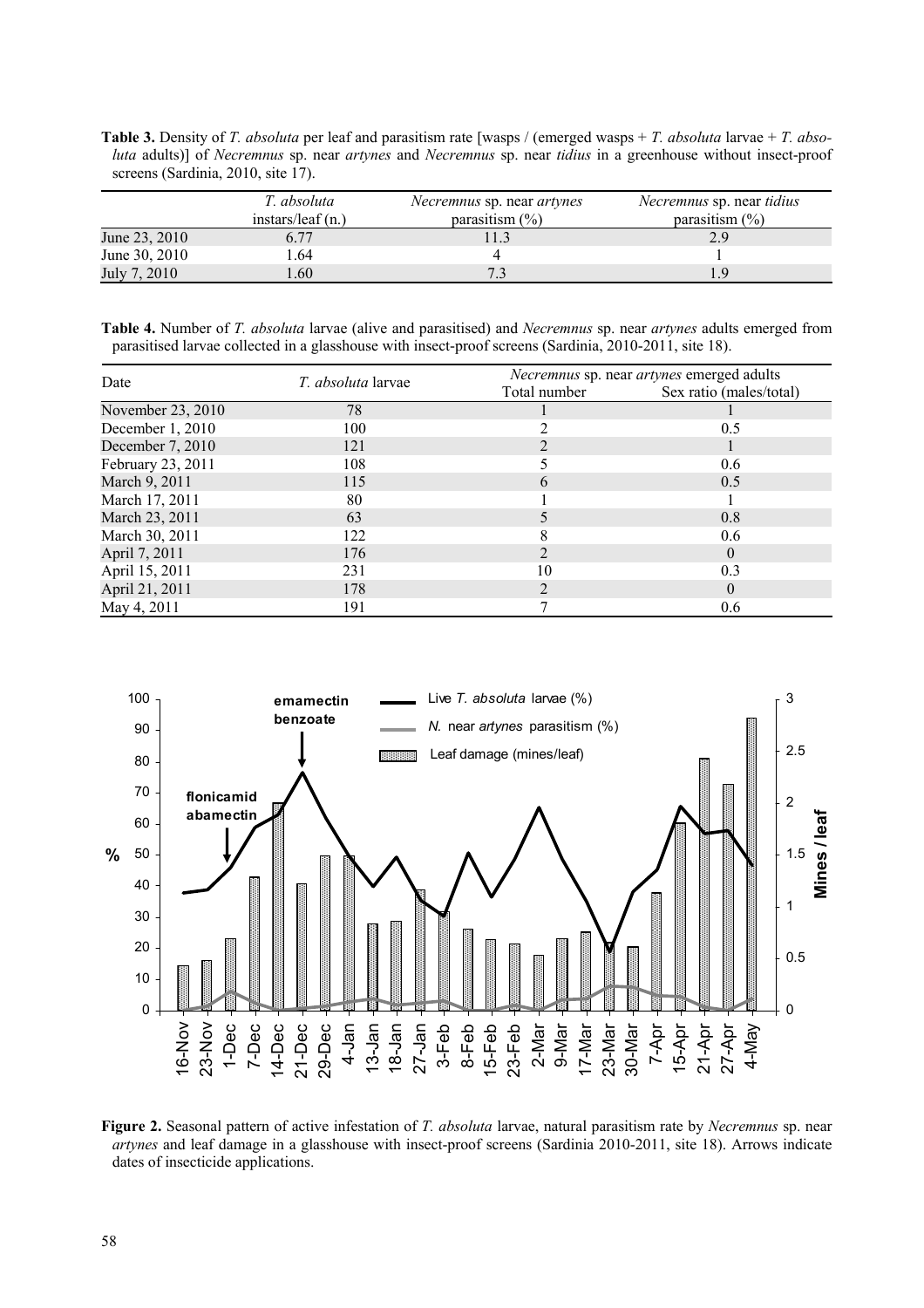# **Discussion and conclusions**

The results obtained from this survey of indigenous parasitoids of *T. absoluta* conducted in a variety of different habitats (open field and protected tomato crops, other solanaceous crops and spontaneous vegetation) in Southern Italy, provided novel and relevant information contributing to the knowledge of this exotic pest in the Mediterranean basin.

Particularly, some major points are worth being mentioned. First, a prompt adaptation of native parasitoids to the new invasive host was observed, as highlighted by the natural parasitism recorded few years after the first detection of the moth. Overall six families (Ichneumonidae, Braconidae, Eulophidae, Elasmidae, Pteromalidae and Trichogrammatidae) with 13 genera and 10 identified species were recorded and in particular, the family Eulophidae was the most abundant in terms of number of species recovered. Besides, comparing *T. absoluta* parasitoid composition in Italy with that of South America, similarities arise in terms of guilds (egg, early larval, mature larval, ecto/endo, pupal, gregarious/solitary parasitoids) and families, although the number of species recorded is lower (Luna *et al.*, 2007; Desneux *et al.*, 2010). This lower species richness is typical of parasitisation pattern on exotic invasive herbivorous species, performed mainly by generalist idiobionts with relatively low levels of parasitisation in open field (Cornell and Hawkins, 1993). However, the detection of seven new associations between *T. absoluta* and the species *D. pulchripes*, *B. osculator*, *B. nigricans*, *P. soemius*, *P. cristatus*, *P. incompletus*, and *H. aenea* is noteworthy. Furthermore, *N. formosa* is the only species currently recovered on *T. absoluta* both in Europe and in South America, where it was mentioned as a potential biocontrol agent based on its previous use in other crops (Luna *et al.*, 2011). Overall, the low parasitism rate found in this survey may not support the role of the indigenous parasitoid community in effectively controlling *T. absoluta*. However, previous biological control programs of several exotic pests demonstrated the importance of indigenous natural control agents in the regulation of pest populations (Viggiani, 2000).

Species with concealed habit are among the most attractive hosts for parasitoids and one of the most recent examples of invasive leafminer species in the Mediterranean countries is *P. citrella*. Despite *T. absoluta* and *P. citrella* occupy different ecological niches, there are some interesting analogies between them. Four out of the 12 eulophids collected on *T. absoluta* were also recorded on *P. citrella* in the Mediterranean basin (Massa *et al.*, 2001; Vercher *et al.*, 2005). These parasitoid species may also develop on alternative hosts living on spontaneous flora which is very common also in the sites here surveyed. The data collected indicated that the abundance of parasitoid species was generally connected with the presence of spontaneous flora and evergreen crops as critical component of functional biodiversity. Although additional assessment of potential role of biodiversity abundance and habitat management techniques should be conducted to confirm this hypothesis, the pest populations can be reduced by enhancing the efficacy and local abundance of the existing natural enemies' community by landscape management (Gardiner *et al*., 2009). Thus, we encourage further investigations to enhance the native parasitoid community activity through a rational habitat management within the crop as well as within the farm (Landis *et al*., 2000). For example, evidences of negative effects of leaf pruning found in this study, which causes the removal from greenhouses of *T. absoluta* larvae suitable for parasitisation, were highlighted and a possible solution could be keeping pruned material inside greenhouses into selective mesh cages, allowing only parasitoids to emerge and move onto the crop. The increase in the abundance and diversity of the natural enemy community could be also obtained by the use of '*banker plants*', a tri-trophic system which typically consists of a non-crop plant that is deliberately infested with a non-pest herbivore (Frank, 2010). This technique was already successfully tested on tomato to control the greenhouse whitefly, *Trialeurodes vaporariorum* (Westwood) (Rhynchota Aleyrodidae) and Diptera leafminers, *Liriomyza* spp. (van der Linden, 1992; Lambert *et al*., 2005). However, negative interactions, such as intraguild predation, among natural enemy species may result in a long-term reduction of their ability to suppress pest populations, especially when increasing the species richness in an agricultural context (Straub *et al.*, 2008).

In this framework, improving the knowledge of endemic parasitoid host communities, still largely unknown, and of the performances of some selected key parasitoid species, both endemic and exotic, would be essential to address future studies. Besides, considering the closeness between the two moths, it could be interesting to better investigate the parasitoid complex of the potato tuber moth, *P. operculella*, for its potential role as source of parasitoids for the tomato borer. This is the case of *Copidosoma koehleri* Blanchard (Hymenoptera Encyrtidae), *B. nigricans* and *D. pulchripes*. The first species is an egg-larval parasitoid of Nearctic origin, reported in Chile on *T. absoluta* (Desneux *et al.*, 2010) and which has been recently reintroduced in Italy to control the potato tuber moth (Guerrieri and Noyes, 2005), while the two Ichneumonoidea species that were found in this survey on *T. absoluta* had already been reported as *P. operculella* natural enemies.

*Necremnus* sp. near *artynes*, was recovered in all the monitored regions, from May to October, and its activity could be related to the presence, in the sampled sites, of its primary hosts such as *C. pulchrimella* on *P. diffusa* (Bernardo and Viggiani, 2003). Even if this species was the most abundant and widespread, among the recovered parasitoids, its low parasitism rate does not suggest to consider this parasitoid as a key species in *T. absoluta* biological control in the Mediterranean basin. By contrast, *Necremnus* sp. near *artynes* was the only species, among those recovered, able to build up the population in treated protected tomato crops. This finding should be taken into account when applying tomato IPM programmes that should emphasize the role of natural mortality factors by selective pesticides application, by regular monitoring (both pest and its natural enemies) and by applying economic thresholds (van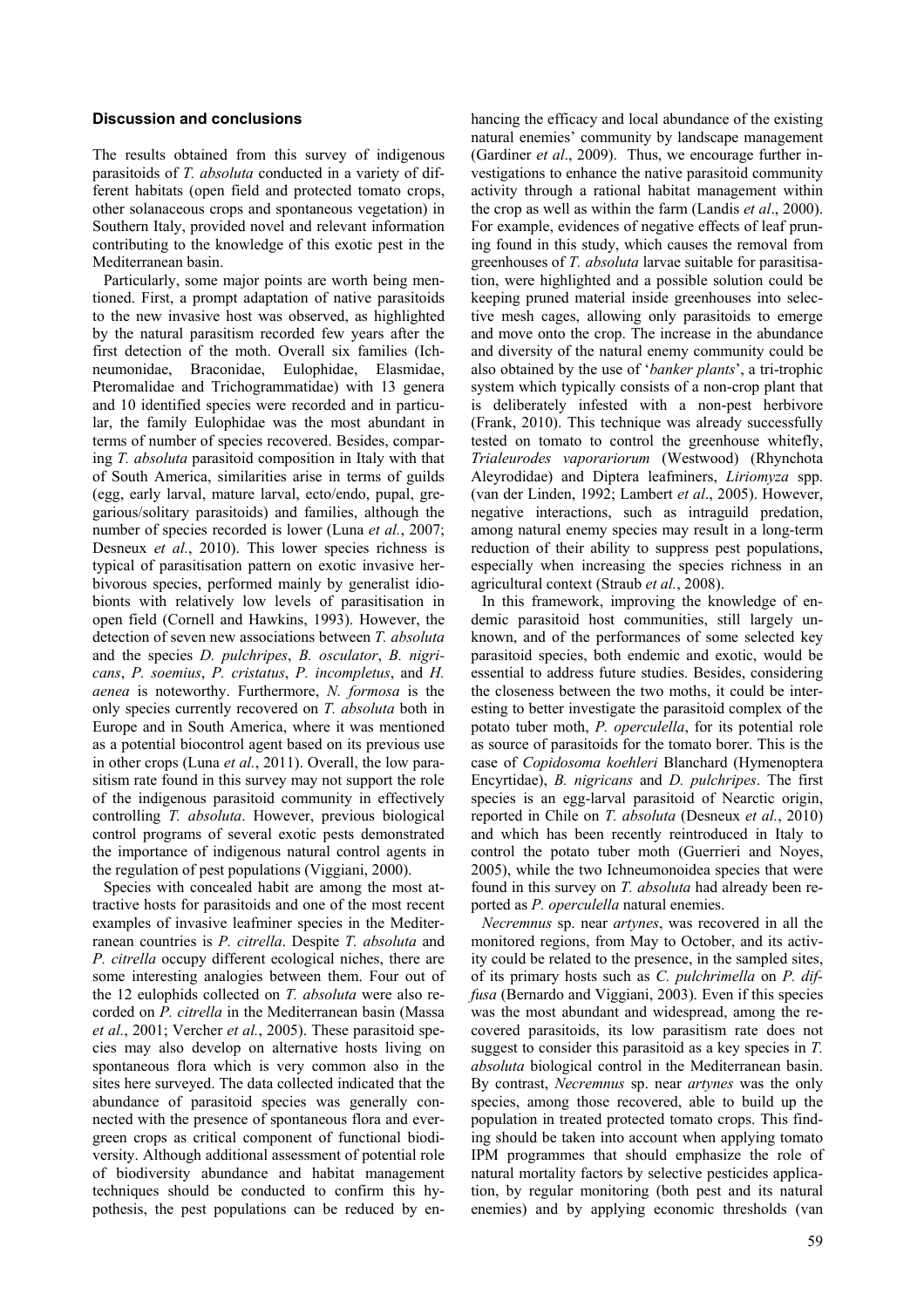Lenteren and Woets, 1988). In conclusion, information collected in this paper, supported by the theory on recruitment and accumulation of native parasitoid species on introduced herbivores (Cornell and Hawkins, 1993), may open to interesting perspective on *T. absoluta* conservation biocontrol in the Mediterranean basin.

# **Acknowledgements**

The authors wish to thank Dr Klaus Horstmann of University of Würzburg (Germany) for the Ichneumonids identification, Dr Kees van Achterberg of Netherlands Centre for Biodiversity Naturalis of Leiden (The Netherlands) for the Braconids species identification and Dr John La Salle of CSIRO Entomology of Canberra (Australia) for the authoritative confirmation of *N. formosa* specimens. Antonio Biondi was the recipient of a PhD grant from the University of Catania. This work was supported by the Italian Ministry of Education, University and Research, project PRIN "Biology and integrated control of *Tuta absoluta* (Meyrick) in Italy".

# **References**

- ADACHI-HAGIMORI T., MIURA K., ABE Y., 2011.- Gene flow between sexual and asexual strains of parasitic wasps: a possible case of sympatric speciation caused by a parthenogenesis-inducing bacterium.- *Journal of Evolutionary Biology*, 24: 1254-1262.
- ALMA A., 1995.- Ricerche bio-etologiche ed epidemiologiche su *Holocacista rivillei* Stainton (Lepidoptera Heliozelidae).- *Redia*, 78: 373-378.
- ASKEW R. R., SHAW S. R., 1986.- Parasitoid communities: their size, structure and development, pp. 225-264. In: *Insect parasitoids* (WAAGE J., GREATHEAD D., Eds).- Academic Press, London, UK.
- BATALLA-CARRERA L., MORTON A., GARCÌA-DEL-PINO F., 2010.- Efficacy of entomopathogenic nematodes against the tomato leafminer *Tuta absoluta* in laboratory and greenhouse conditions.- *BioControl*, 55: 523-530.
- BERNARDO U., VIGGIANI G., 2003.- Note biologiche sul *Necremnus tidius* (Walker) (Hymenoptera: Eulophidae), ectoparassitoide di *Cosmopterix pulchrimella* Chambers (Lepidoptera: Cosmopterigidae).- *Bollettino del Laboratorio di Entomologia agraria Filippo Silvestri*, 58: 87-92.
- BERNARDO U., PEDATA P., VIGGIANI G., 2006.- Life history of *Pnigalio soemius* (Hymenoptera: Eulophidae) and its impact on a leafminer host trough parasitization, destructive hostfeeding and host-stinging behavior.- *Biological Control*, 37: 98-107.
- BERNARDO U., MONTI M. M., NAPPO A. G., GEBIOLA M., RUSSO A., PEDATA P., VIGGIANI G., 2008.- Species status of two populations of *Pnigalio soemius* (Hymenoptera: Eulophidae) reared from two different hosts: an integrative approach.- *Biological Control*, 46: 393-403.
- BIONDI A., DESNEUX N., SISCARO G., ZAPPALÀ L., 2012.- Using organic-certified rather than synthetic pesticides may not be safer for biological control agents: selectivity and side effects of 14 pesticides on the predator *Orius laevigatus*.- *Chemosphere*, 87: 803-812.
- BURKS R. A., HERATY J. M., GEBIOLA M., HANSSON C., 2011.- Combined molecular and morphological phylogeny of Eulophidae (Hymenoptera: Chalcidoidea), with focus on the subfamily Entedoninae.- *Cladistics*, 27: 1-25.
- CORNELL H. V., HAWKINS B. A., 1993.- Accumulation of native parasitoid species on introduced herbivores: a comparison of hosts as natives and hosts as invaders.- *American Naturalist*, 141: 847-65.
- DESNEUX N., DECOURTYE A., DELPUECH J. M., 2007.- The sublethal effects of pesticides on beneficial arthropods.- *Annual Review of Entomology*, 52: 81-106.
- DESNEUX N., WAJNBERG E., WYCKHUYS K. A. G., BURGIO G., ARPAIA S., NARVÁEZ-VASQUEZ C. A., GONZÁLEZ-CABRERA J., CATALÁN RUESCAS D., TABONE E., FRANDON J., PIZZOL J., PONCET C., CABELLO T., URBANEJA A.- 2010. Biological invasion of European tomato crops by *Tuta absoluta*: ecology, geographic expansion and prospects for biological control.- *Journal of Pest Science*, 83: 197-215.
- DESNEUX N., LUNA M. G., GUILLEMAUD T., URBANEJA A., 2011.- The invasive South American tomato pinworm, *Tuta absoluta*, continues to spread in Afro-Eurasia and beyond: the new threat to tomato world production.- *Journal of Pest Science*, 84: 403-408.
- FRANK S. D., 2010.- Biological control of arthropod pests using banker plant systems: past progress and future directions.- *Biological Control*, 52: 8-16.
- GABARRA R., ARNÓ J., 2010.- Resultados de las experiencias de control biológico de la polilla del tomate en cultivo de invernadero y aire libre en Cataluña.- *Phytoma España*, 217: 66-68.
- GARDINER M. M., LANDIS D. A., GRATTON C., DIFONZO C. D., O'NEAL M., CHACON J. M., WAYO M. T., SCHMIDT N. P., MUELLER E. E., HEIMPEL G. E., 2009.- Landscape diversity enhances biological control of an introduced crop pest in the north-central USA.- *Ecological Applications*, 19: 143-154.
- GEBIOLA M., BERNARDO U., BURKS R. A., 2010.- A reevaluation of the generic limits of *Pnigalio* Schrank (Hymenoptera: Eulophidae) based on molecular and morphological evidence.- *Zootaxa*, 2484: 35-44.
- GEBIOLA M., GÓMEZ-ZURITA J., MONTI M. M., NAVONE P., BERNARDO U., 2012.- Integration of molecular, ecological, morphological and endosymbiont data for species delimitation within the *Pnigalio soemius* complex (Hymenoptera: Eulophidae).- *Molecular Ecology*, 21: (5) 1190-1208.
- GIBSON G. A. P., BAUR H., ULMER B., DOSDALL L., MULLER F., 2005.- On the misidentification of chalcid (Hymenoptera:Chalcidoidea) parasitoids of the cabbage seedpod weevil (Coleoptera: Curculionidae) in North America.- *Canadian Entomologist*, 137: 381-403.
- GIRARDOZ S., KENIS M., QUICKE D. L. J., 2006.- Recruitment of native parasitoids by an exotic leaf miner, *Cameraria ohridiella*: host-parasitoid synchronization and influence of the environment.- *Agricultural and Forest Entomology*, 8: 49-56.
- GODFRAY H. C. J., AGASSIZ D. L. J., NASH D. R., LAWTON J. H., 1995.- The recruitment of parasitoid species to two invading herbivores.- *Journal of Animal Ecology*, 64: 671-684.
- GRABENWEGER G., KEHRLI P., ZWEIMÜLLER I., AUGUSTIN S., AVTZIS N., BACHER S., FREISE J., GIRARDOZ S., GUICHARD S., HEITLAND W., LETHMAYER C., STOLZ M., TOMOV R., VOLTER L., KENIS M., 2010.- Temporal and spatial variations in the parasitoid complex of the horse chestnut leafminer during its invasion of Europe.- *Biological Invasions*, 12: 2797-2813.
- GUERRIERI E., NOYES J. S., 2005.- Revision of the European species of *Copidosoma* Ratzeburg (Hymenoptera: Encyrtidae), parasitoids of caterpillars (Lepidoptera).- *Systematic Entomology*, 30: 97-174.
- LAMBERT L., CHOUFFOT T., TUREOTTE G., LEMIEUX M., MOREAU J., 2005.- Biological control of greenhouse whitefly (*Trialeurodes vaporariorum*) on interplanted tomato crops with and without supplemental lighting using *Dicyphus hesperus* (Quebec, Canada).- *Bulletin IOBC/wprs*, 28: 175-178.